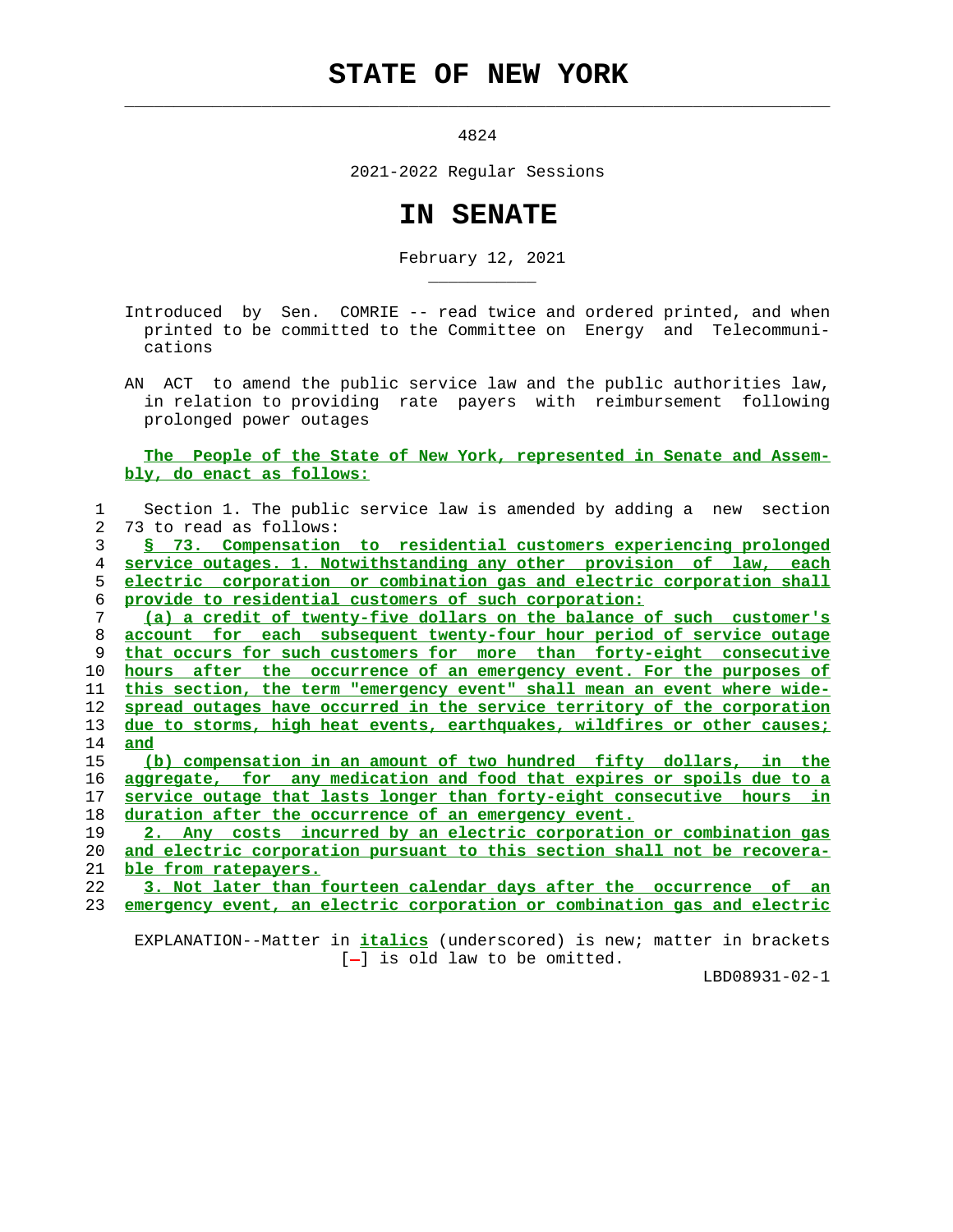S. 4824 2

**corporation may petition the commission for a waiver of the requirements of this section. The corporation shall have the burden of demonstrating that granting the waiver is fair, reasonable and in the public interest. In determining whether to grant such waiver, the commission shall consider: (a) whether the corporation complied with their submitted emergency response plan pursuant to section sixty-six of this article; (b) whether any actions or omissions of the corporation contributed to the prolonging of the service outage; (c) the hardships endured by said corporation's customers due to the prolonged service outage; (d) the severity of the emergency event; (e) conditions on the ground during the emergency event and the subsequent restoration; (f) balancing of the equities; and (g) any other criteria the commission deems in the public interest to consider. The commission shall issue a final decision regarding the grant of the requested waiver no later than forty-five days after submission of the petition. 4. The commission shall promulgate procedures, standards, methodol- ogies and rules necessary to implement the provisions of this section.** 18 § 2. Section 1020-f of the public authorities law, as added by chapter 19 517 of the laws of 1986, is amended by adding a new subdivision (ii) to 20 read as follows: **(ii) Compensation to residential customers experiencing prolonged service outages. 1. Notwithstanding any other provision of law, the service provider shall provide to its residential customers: (i) a credit of twenty-five dollars on the balance of such customer's account for each subsequent twenty-four hour period of service outage that occurs for such customers for more than forty-eight consecutive hours after the occurrence of an emergency event. For the purposes of this subdivision, the term "emergency event" shall mean an event where widespread outages have occurred in the service territory of the service provider due to storms, high heat events, earthquakes, wildfires or other causes; and (ii) compensation in an amount of two hundred fifty dollars, in the aggregate, for any medication and food that expires or spoils due to a service outage that lasts longer than forty-eight consecutive hours in duration after the occurrence of an emergency event. 2. Any costs incurred by the service provider pursuant to this section shall not be recoverable from ratepayers. 3. Not later than fourteen calendar days after the occurrence of an emergency event, the service provider may petition the authority for a waiver of the requirements of this paragraph. The service provider shall have the burden of demonstrating that granting the waiver is fair, reasonable and in the public interest. In determining whether to grant such waiver, the authority shall, in consultation with the department of public service, consider: (i) whether the service provider complied with their submitted emer- gency response plan pursuant to subdivision (cc) of this section; (ii) whether any actions or omissions of the service provider contrib- uted to the prolonging of the service outage; (iii) the hardships endured by the service provider's customers due to the prolonged service outage; (iv) the severity of the emergency event; (v) conditions on the ground during the emergency event and the subse- quent restoration; (vi) balancing of the equities; and (vii) any other criteria the authority deems in the public interest to consider. The authority shall issue a final decision regarding the grant**